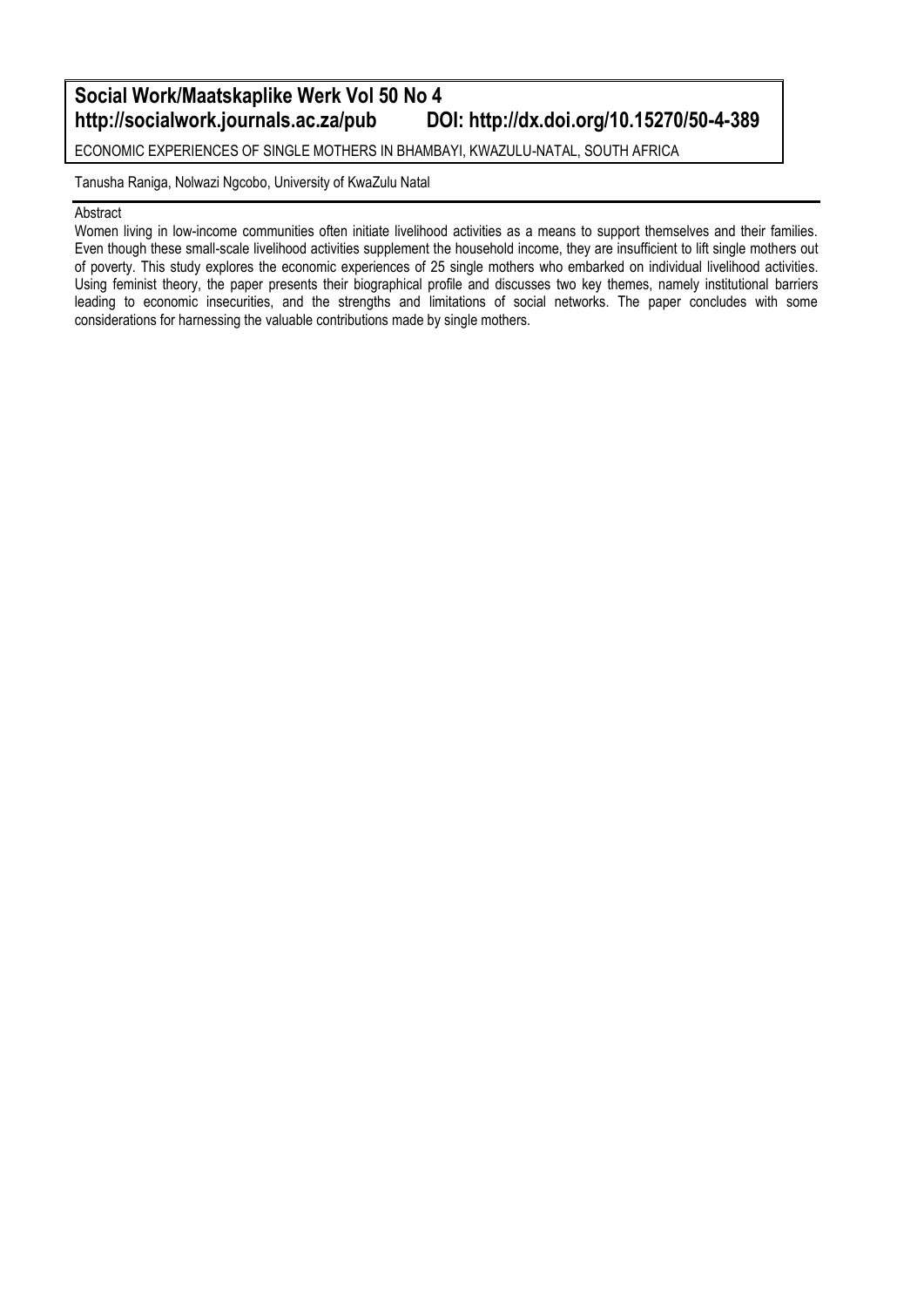# **ECONOMIC EXPERIENCES OF SINGLE MOTHERS IN BHAMBAYI, KWAZULU-NATAL, SOUTH AFRICA**

## **Tanusha Raniga, Nolwazi Ngcobo**

### **INTRODUCTION**

Since the advent of democracy two decades ago, South Africa's economic and policy transformation has placed much emphasis on the promotion of livelihood activities and small, micro and medium enterprises in low-income communities (White Paper on Social Welfare 1997; National Department of Social Development Strategic Plan, 2010- 2015). Such self-generating strategies corroborate the developmental approach to welfare, which emphasises social and economic development as two interdependent and mutually reinforcing processes (Patel, 2005; Patel, 2008). In fact Lombard (2008) and Patel (2008) propose that the implementation of income-generating activities is one of the poverty-alleviation strategies that would enhance the transformation and economic development agenda in the country. However, it is important at the same time to acknowledge the arguments put forward by Holscher (2008), Sewpaul (2005) and Gray (2006) that, although various income-generating activities have been implemented with some degree of success, there remain alarmingly high levels of poverty and inequality in South Africa. Triegaardt (2009) indicates that women make up 37% of the economically unemployed in the country. Frye and Kirsten (2012) argue that as a result of the skewed distribution of resources and income, millions of women who embark on small-scale livelihood activities rarely earn enough income to lift themselves and their families out of poverty.

To add to this complexity, women who are single parents from impoverished communities face social and economic exclusion in both the first economy and second economy on the grounds of poverty as well as sexual discrimination (Frye, 2007). Thabethe and Mathe's (2010) case study of rural women's experiences of a poultry project revealed that women do not enjoy substantial economic gains as a consequence of cultural, gender and class divisions. Research that acknowledges these obstacles and prevents poor women from sustaining their small-scale income livelihood is thus necessary. The empirical findings in this paper report on a predominantly informal settlement named Bhambayi in Inanda, KwaZulu-Natal, where 25 single mothers engaged in individual livelihood activities that included agricultural production, beadmaking, catering, hairdressing, gardening and sewing. The analysis examines their biographical profiles and discusses two themes that were distilled from the analysis, namely institutional barriers leading to economic insecurities, and the strengths and limitations of social networks. Using feminist analysis, the central premise of this focus piece indicates that women are unable to break the cycle of poverty and enjoy substantial economic gains from their livelihood activities because of the institutional and gender divisions which have historically been deeply embedded in society.

The research methodology highlights two qualitative approaches, including in-depth interviews and field observations to analyse the economic experiences of 25 single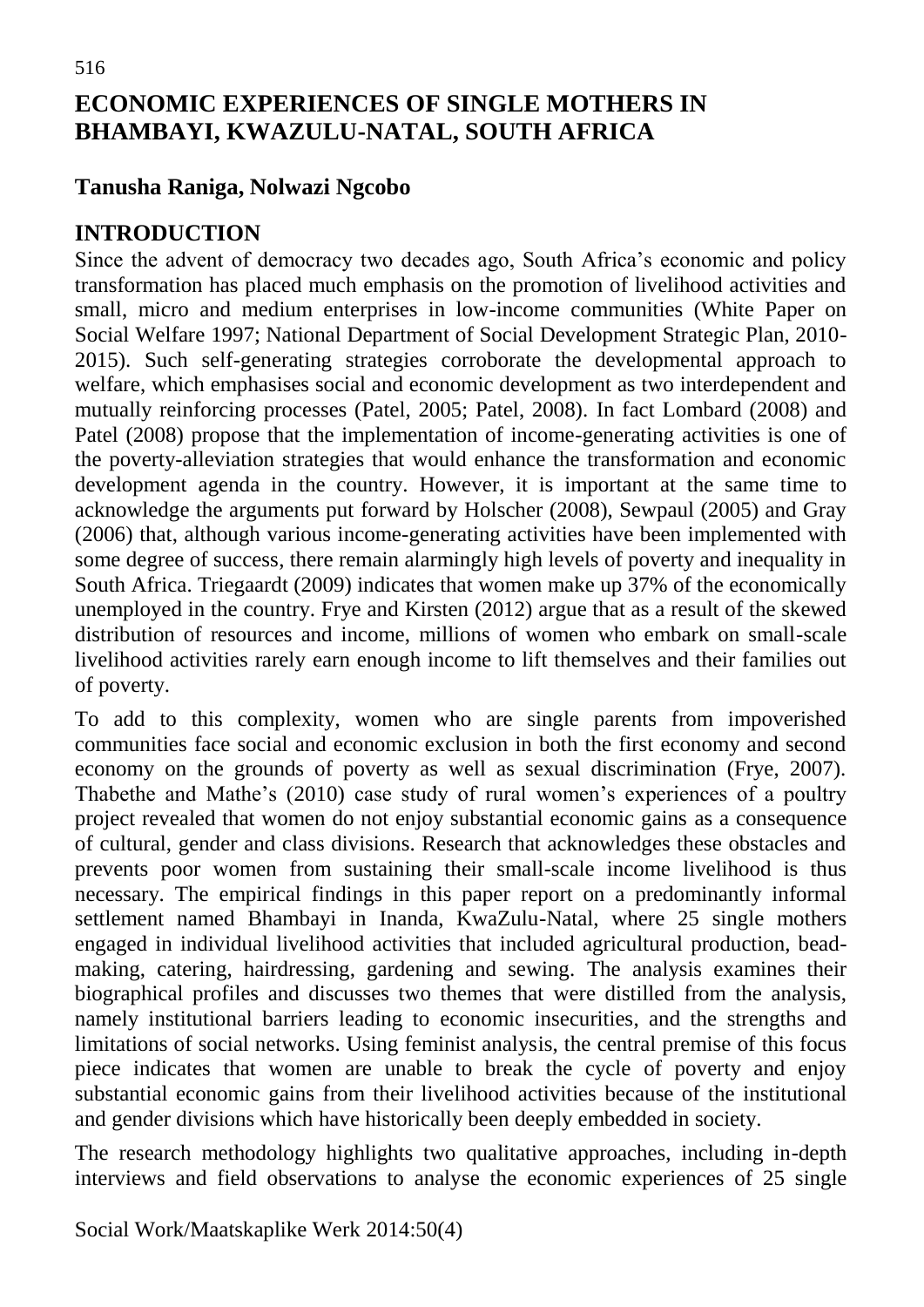mothers. The paper suggests that solutions to support poor women's income earning through livelihood activities needs to be based on the realities that affect poor women and the choices they make. The authors argue that unless policy makers and social work practitioners acknowledge the complex intersection of gender identities and economic realities affecting poor women, the policies aimed at improving their quality of life will not change. Moreover, the realization of this social development goal is the responsibility of private businesses, government and non-governmental organisations to provide funding, network support, relevant training and "rationalizing of such community-based groups within their indigenous cultures" (Makhubele, 2008:37).

# **WOMEN, POVERTY AND ECONOMIC RELATIONS**

There is growing evidence that poverty is becoming increasingly feminised, meaning that a huge proportion of the world's poor are women (Arndt, 2002; Frye, 2007; Nnaemeka, 1995; Sewpaul, 2005). The term "feminisation of poverty" was first used in the late 1970s in the United States, when it was discovered that-female headed households were the fastest growing type of family structure (Pearce, 1978). The increased poverty in these households was evident in the growing number of women and children who were poor (Heintz & Jardine, 2008). It is thus widely acknowledged in the international community that poverty is both quantitatively and qualitatively different for women as a result of the systematic discrimination that they face in education, health care, food security, access to land and employment (Dominelli, 2004; Sewpaul, 2005; Triegaardt, 2009). The UNDP reveals that "although women make up about 50% of the world population they constitute 70% of the world's poor and 66% of the world's illiterates" [\(http://www.unpac.ca](http://www.unpac.ca/) – accessed 25/02/2011).

Frye (2010) argues that neoliberal globalisation has perpetuated the plight of poor women in developing nations who continue to suffer from the structural discrimination inherent in structural adjustment. The past two decades bear testimony to the continued dominance of international institutions such as the World Bank, the World Trade Organisation and the IMF, and the negative effects of neoliberal economic policies of globalisation and privatisation on livelihoods of women (Rowlands, 2002; Sewpaul, 2005). With the global economic downturn, in Sub-Saharan Africa and South Asia, eight out of ten women workers in formal sector employment are considered to be in vulnerable positions (Triegaardt, 2009).

Arndt (2002) argues that the reason for women remaining poor is primarily a result of their relationship with the labour market in the global economy. For example, in the 1980s, as a consequence of the global economic crisis (similar to what we are currently experiencing), many African nation states bore the brunt of structural adjustment programmes imposed by the World Bank and the IMF, which led to mass job losses for women in the public sector and which had negative implications such as state cutbacks on essential services including health, education and welfare (Sewpaul, 2005). Such cutbacks also led to reduced training and economic opportunities for women, while increasing their responsibility as primary caregivers of children and families infected with HIV (Raniga & Mathe, 2011; Raniga & Motloung, 2013).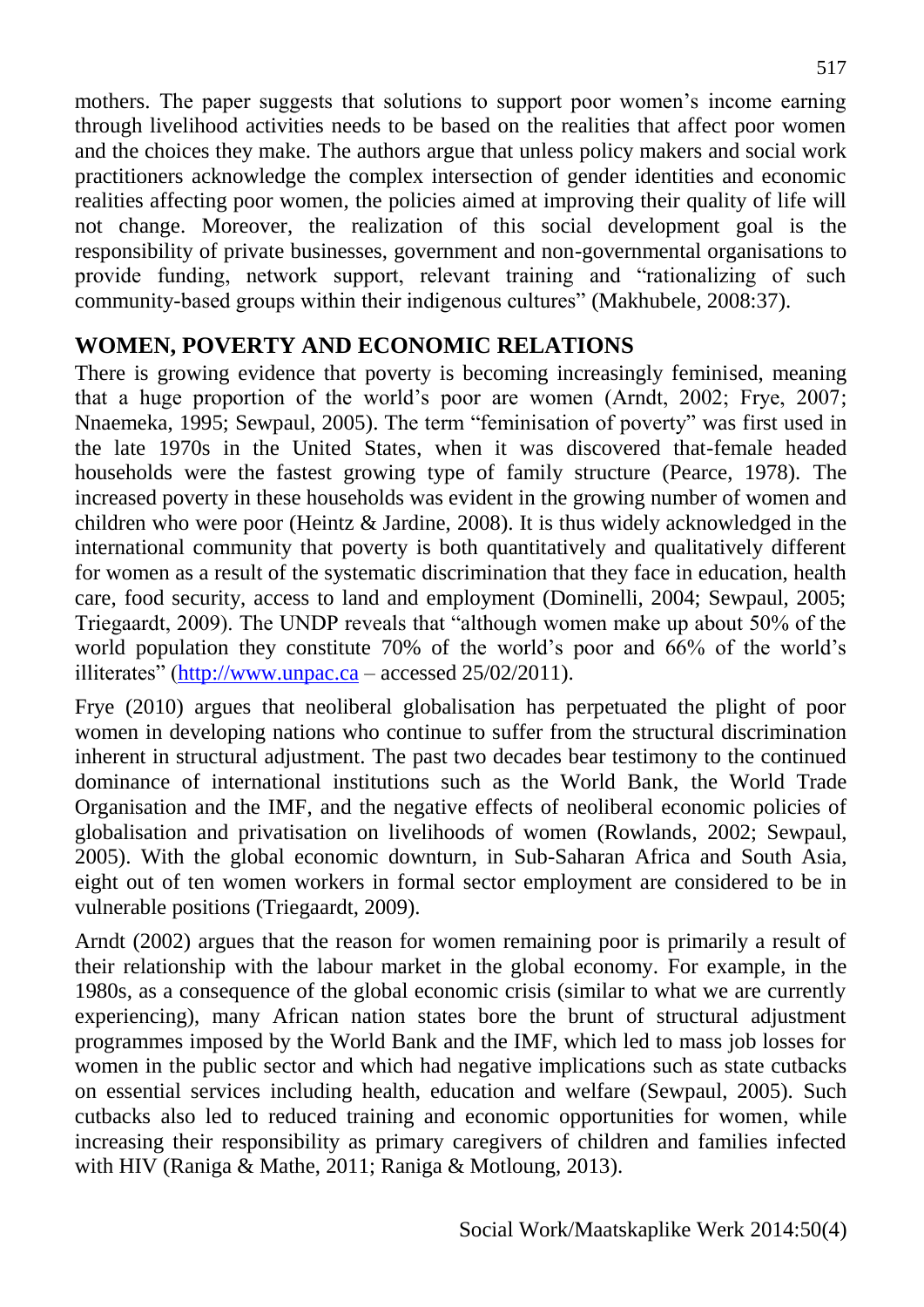Despite concerted efforts by the international community to address gender inequality through the 1979 Convention on the Elimination of All Forms of Discrimination Against Women, the 1980 Second World Conference on Women, the 1993 UN Declaration on the Elimination of Violence Against Women and the 1995 Beijing Conference, dominant socio-cultural norms continue to prevail and define women in relation to their "reproductive function". In fact, little attention has been paid to the devastating impact of HIV and AIDS and the burden of care of sick relatives and children on poor women, who are pushed further to the margins of society and excluded from entering the first economy and/or succeeding in the second economy (Raniga & Simpson, 2010). In South Africa the National Minister of Social Development acknowledged at a women's conference in Gauteng in 2011 that an over-influx of women in the informal second economy and underpaying jobs in the formal first economy remains a challenge for gender mainstreaming.

Lehohla (2012) revealed that the average household income in South Africa had increased to R103 204 (Census, 2011) from R48 385 recorded in Census 2001. Although Census 2011 found that household incomes were better, with more money and improved living conditions, the income inequalities remain extreme. The discrepancy between the annual income of females and that of their male counterparts is evident. Females earn an average of R67 3330, while males earn at least R128 329 – an increase of 142% and 102% respectively, when compared to the 2001 Census. Bridging the income gap remains a challenge, especially for the Black-headed households, who averaged an annual income of R60 613, while Coloured-headed household averaged R112 172, and Indian-headed households stood at R251 541 (Census, 2011). These statistics point to the double economic hardships experienced by Black female-headed households (Raniga & Simpson, 2010).

Clearly, the discourse on the feminisation of poverty moves beyond quantifying the poverty statistics of women, but includes deliberations on the impact of neoliberal capitalist policies and their detrimental effect on poor women's access to training and micro-credit, thus perpetuating women's subordinate role in the economy (Frye & Kirsten 2012; Sewpaul, 2005).

### **DELIBERATING FEMINIST SOCIAL WORK**

Gender debates influenced by post-structuralism have traditionally influenced feminist social work, thus increasing our understanding of the complex dynamics influencing the subordinate role of women in society and the diversity of feminisms (Nnaemeka, 1995). Feminist thought forms the conceptual foundation for this study as social work practice has traditionally played a vital role by acknowledging the subordinate economic position and conditions of women in society. Dominelli (2004) argues that feminist social work has challenged the "dual notion" of individual agency versus structural change, which characterises the curricula of most schools of social work. Baines (2007) criticises social workers for adopting conservative interventions, which tend to help women cope more adequately with their prescribed domestic roles and responsibilities. Dominelli (1992:18) echoes these sentiments by aptly stating that feminist social work exhibits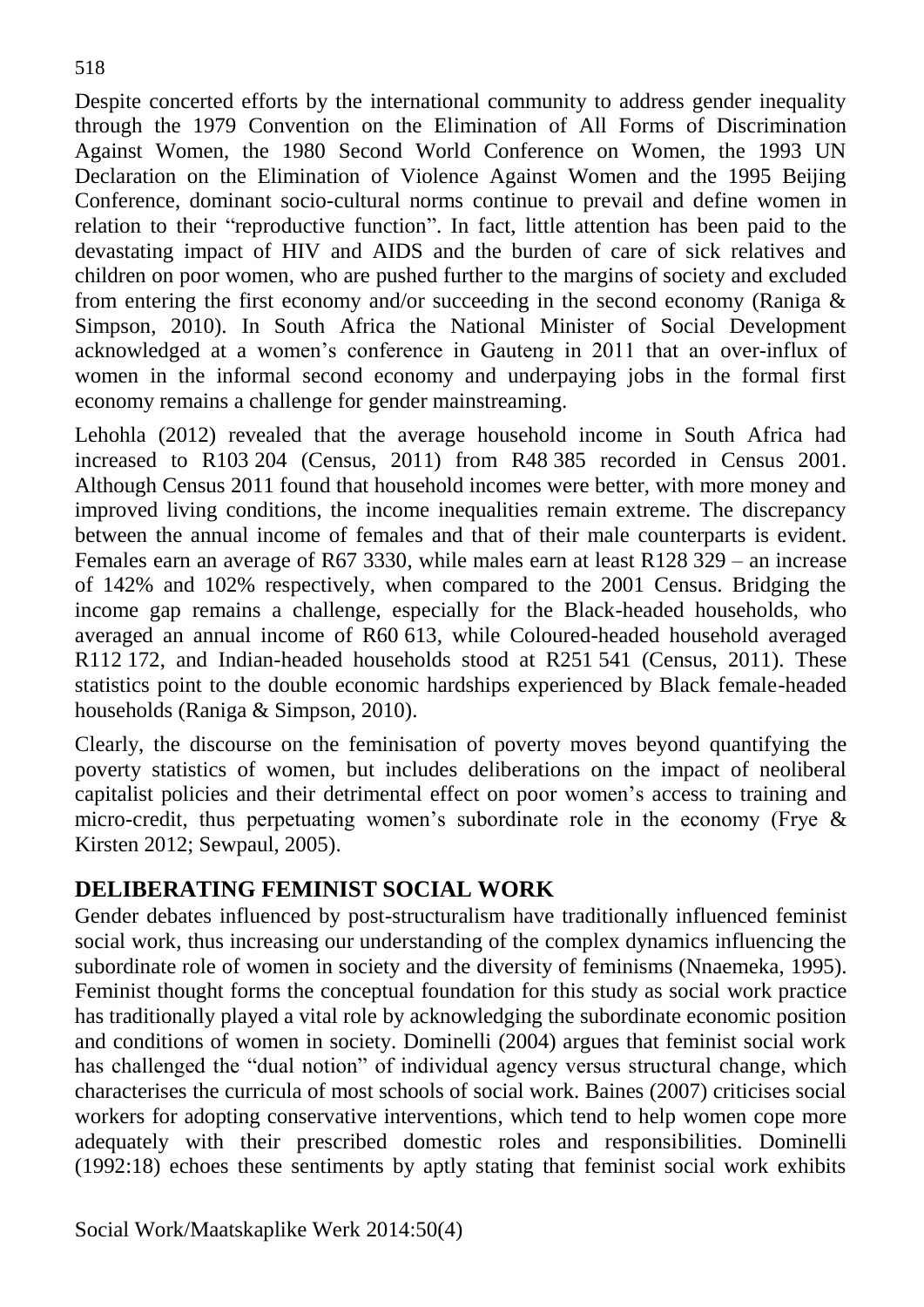"such a rooted sense that to be caught up in feminism is to be caught up practically in changing the way things are done".

The central focus of this study was not just to understand the life experiences of single mothers who were involved in livelihood activities, but to raise their awareness about the correlates of poverty, gender and economic factors contributing to the sustainability of their livelihood activity. Feminist writers such as Brown (cited in Baines, 2007) and Nnaemake (1995) acknowledge that gender inequities, power imbalances, and undeveloped negotiation and decision-making skills are primary factors contributing to the feminisation of poverty in society.

### **METHODOLOGY**

Situated in one of the most impoverished regions in KwaZulu-Natal, Bhambayi faces high rates of unemployment, inequality and HIV and AIDS, especially among femaleheaded households. Consequently most households are dependent on state social grants and often tenuous income strategies.

Bhambayi, like other black settlements, developed as a satellite in the Inanda region during the apartheid period. Since its origin in the 1980s, this predominantly informal settlement displays all the characteristics of similar settlements across South Africa (Raniga & Simpson, 2011). It was established to house communities forcibly removed from their rightful homes, designated as an area for Black people, and was the core of political violence in the 1980s and early 1990s.The past two decades have seen the scourge of unemployment, the "deterioration of the physical living conditions" and the devastating effects of the HIV and AIDS pandemic on residents in this community (Raniga & Simpson, 2011); thus a clear need for an integrated anti-poverty strategy in this ward is necessary. The majority of people are Zulu speaking and have lived in the community for more than 20 years, while some may say that Bhambayi is also a demographically fluid community where a minority of the population have migrated from either the Eastern Cape or neighbouring African countries such as Mozambique, Zimbabwe and Kenya over the past decade. There is a limited basic service infrastructure, as well as inadequate recreational facilities and a shortage of social facilities.

### **The research process**

The University of KwaZulu-Natal: Community Outreach and Research (UKZN: CORE) student training unit has existed since 1996 in Bhambayi, where social work students can provide casework, group work and community work services to residents. Over the years it became evident that many families encountered daily struggles as a result of severe poverty and HIV and AIDS. In 2007 the Bhambayi Reconstruction and Development Forum (BRDF) approached the University of KwaZulu-Natal to embark on a study to investigate the effects of poverty and HIV/AIDS on households. Ethical clearance was obtained in June 2007 from the University of KwaZulu-Natal's Ethics Committee to conduct this study. Phase one of the study comprised a quantitative household-based survey (N=351) which revealed that 67% of the economically active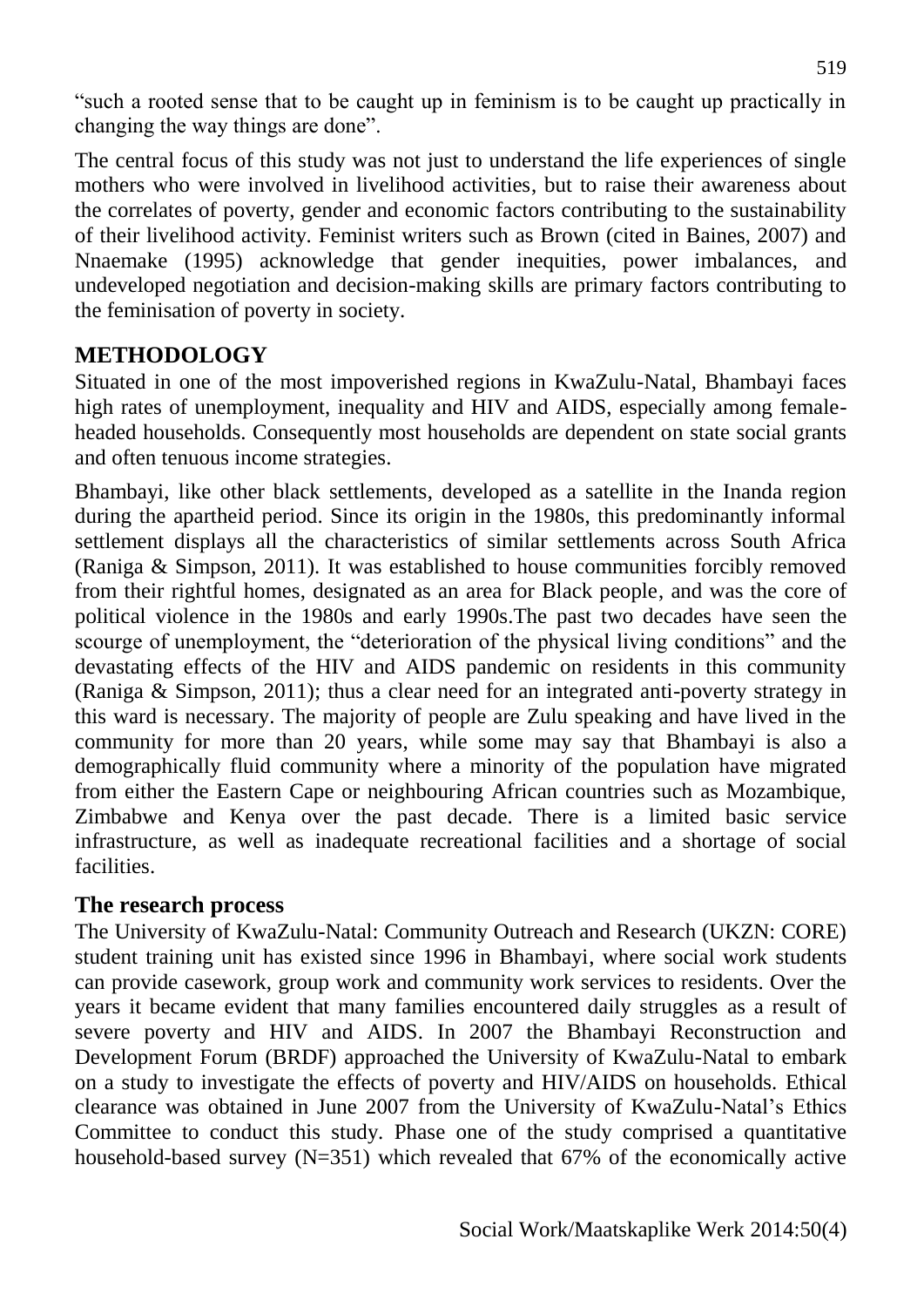population were unemployed (Raniga & Simpson, 2011). This paper reports on a qualitative phase of the larger study which aimed to:

- obtain baseline information to construct the biographical profiles of 25 single mothers in Bhambayi;
- gain insight into their economic experiences while involved in an livelihood activity;
- explore suggestions for transformative action.

# **Selection of participants**

Using feminist methodology, we focused on Brown's (2007:128) assertion that "feminist unpacking of women's narratives places the problem stories outside of the women themselves". Thus rather than focusing on their life experiences linked to the pathology of *the poverty deprivation* trap (Swanepoel & De Beer, 2006), the women were encouraged to relate their experiences of implementing their livelihood activities, thereby raising consciousness about the gaps, uncertainties and contradictions of patriarchal institutions in society. A critical part of the research process comprised a literature review of the feminisation of poverty, which focused particularly on the interface of poverty, gender and economic relations. Engaging with community members in a genuine, open and egalitarian manner about the objectives of the study meant several meetings with the BRDF committee members regarding the selection of the participants and the ideological position of the researchers (Marlow, 2012). Selection followed a purposive process where 25 single women were selected through snowball sampling. The secretary of the committee referred five women whom she knew and who fitted the following characteristics for selection and were aligned to the purpose of the study:

- Lived in Bhambayi for more than five years;
- Were self-employed;
- Involved in a livelihood activity for at least one year;
- Was the head of the household;
- Was single with children.

The initial five women were interviewed and they were invited to identify other single mothers based on the characteristics for selection. The advantage of this sampling method was that it allowed the researchers to understand and utilise the existing social networks between the women in the community (Marlow, 2012). The researchers were committed to gaining insight into the uniqueness of each of the woman within her social and economic life situation – thus recognising their individual circumstances while affirming their collective solidarities (Baines, 2007).

## **Data collection process**

Four semi-structured in-depth interviews were held with 25 single mothers. The semistructured in-depth interviews gave the researchers an opportunity to discuss the objectives of the study, to explore whether the participants were willing to share their life stories and to establish them as equal partners in the research process (Baines,

520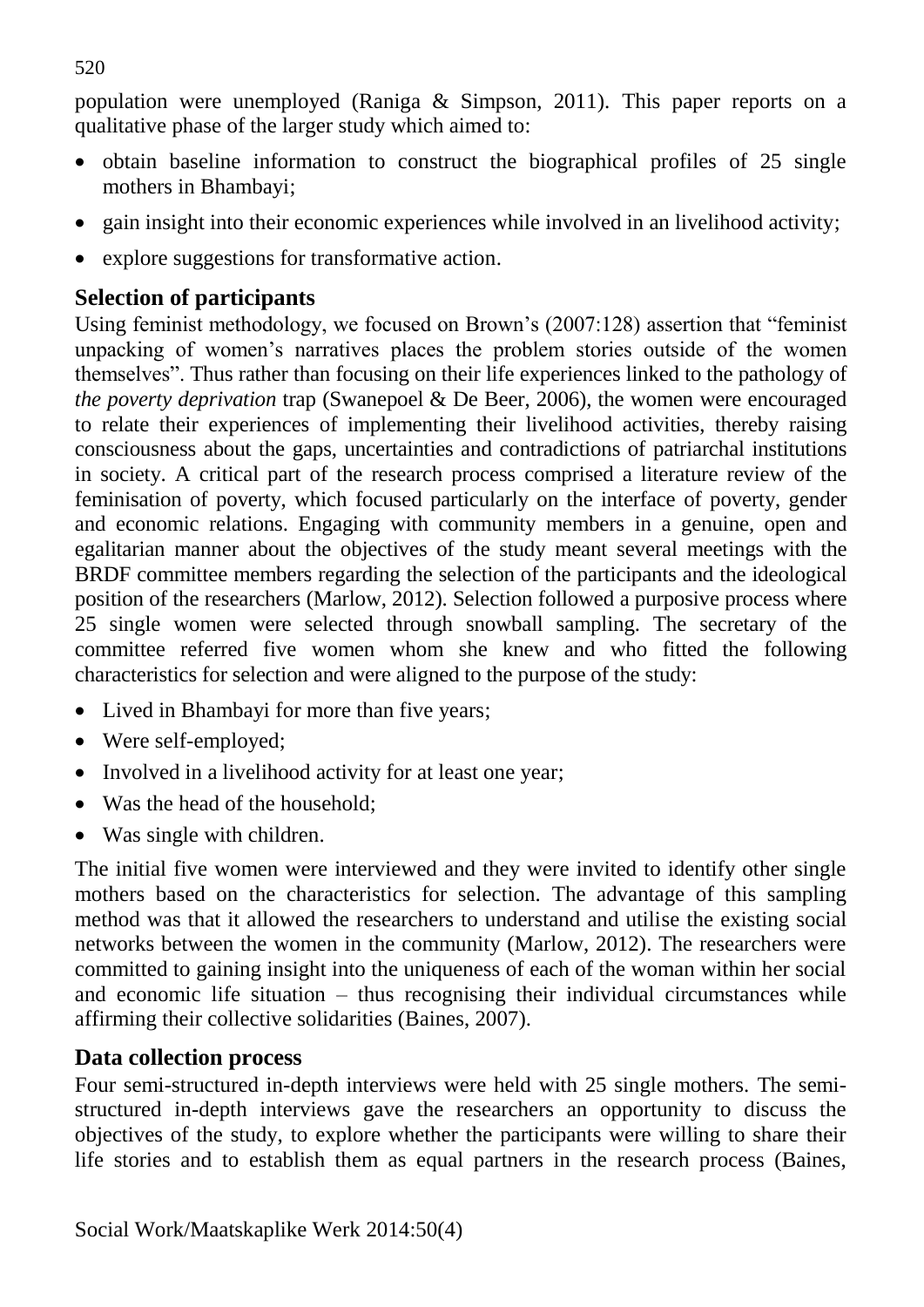2007). Secondly, it provided the forum to engage the women in understanding their biographical profiles and experiences within the broader socio-economic and gendered framework. This "conscientisation", which is central to Freirean thought draws on the profound element of human awareness which "forces" the individual to critically engage with their social reality with the potential to transform rather than merely adapt to such a reality (Freire, 1993:41). Each narrative collected during the in-depth interviews provided insight into how living in an impoverished community with high levels of unemployment, disease and poverty had had a profound impact on their experiences of implementing their livelihood activity.

The duration of each of the four interviews was one hour per session. The topics covered in the four sessions included: understanding their life circumstances, previous training and work experiences, economic challenges, balancing domestic responsibilities, and suggestions for enhancing the sustainability of their livelihood activity.

One major challenge experienced during the interviews was time, as a number of women had to leave to take care of sick relatives and/or feed their babies. Since this study presents the findings from a small sample of 25 women, the findings cannot be generalised. However prolonged engagement and the rich descriptive details shared by the participants about their economic experiences served to enhance the trustworthiness of the findings (Terre Blanche, Durrheim & Painter, 2006).

Marlow (2012:64) refers to ethnographic summary as "systematic coding for qualitative analysis". The researchers used this approach to move back and forth between the raw data and the transcripts in order to gain more abstract determination of what themes will go into the ultimate report. The data were thematically and critically analysed with reference to the literature (Terre Blanche *et al.*, 2006) and feminist social work theory. The researchers were constantly mindful of interpreting the single mothers' experiences in relation to gender oppression as constructed by the complex interplay of sociocultural, heath and economic forces (Dominelli, 2004).

In addition to the biographical profiles, two important themes emerged from the data analysis discussed below: institutional barriers leading to economic insecurities and the strengths and limitations of social networks.

## **DISCUSSION OF RESULTS**

The findings presented were distilled from the analysis of four individual in-depth semistructured interviews conducted with 25 single mothers as well as from field meetings and observations between researchers on the analysed data. The discussion of the findings will be presented in two sections:

- A biographical profile of the participants;
- A discussion of two themes, namely institutional barriers leading to economic insecurities and the strengths and limitations of social networks

Table 1 provides the biographical profile of the research participants.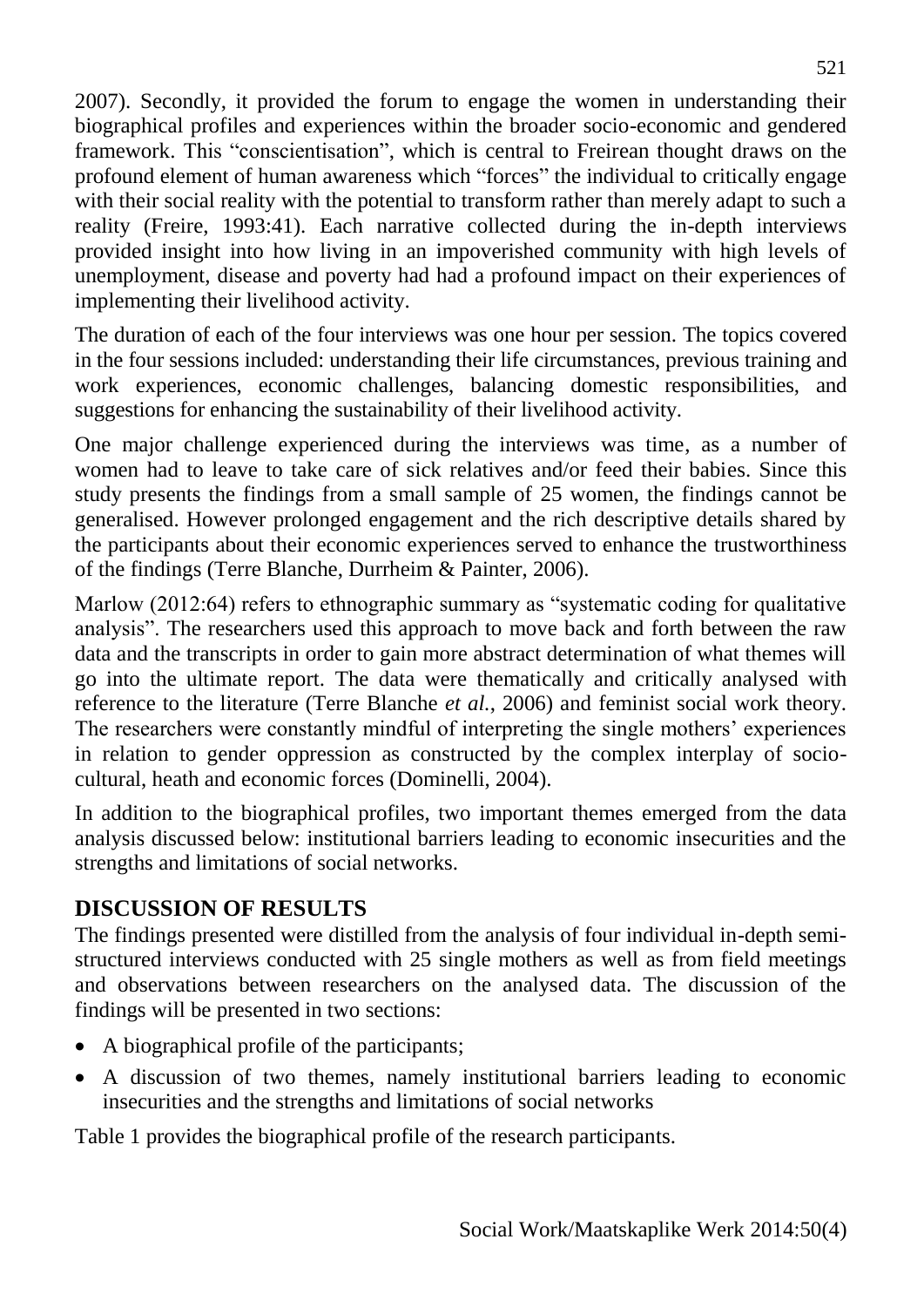| Participant    | Age | <b>Number of Persons in</b> | <b>Highest level of education</b> | <b>Income</b>      |
|----------------|-----|-----------------------------|-----------------------------------|--------------------|
| <b>Number</b>  |     | household                   |                                   | <b>Activity</b>    |
|                | 15  | 6                           | Grade 6                           | Bead making        |
| $\overline{2}$ | 17  | $\overline{7}$              | Grade 9                           | Catering           |
| 3              | 17  | 6                           | Grade 7                           | Gardening          |
| $\overline{4}$ | 17  | $\overline{7}$              | Grade 8                           | Hairdressing       |
| $\overline{5}$ | 19  | $\overline{4}$              | Grade 10                          | Gardening          |
| 6              | 18  | $\overline{5}$              | Grade 11                          | Sewing             |
| $\overline{7}$ | 15  | 6                           | Grade 7                           | Sewing             |
| 8              | 18  | 6                           | Grade 10                          | <b>Bead making</b> |
| 9              | 19  | $\overline{7}$              | Grade 11                          | Catering           |
| 10             | 20  | 8                           | Grade 12                          | Hairdressing       |
| 11             | 22  | $\overline{7}$              | Grade 11                          | Sewing             |
| 12             | 16  | 6                           | Grade 8                           | Gardening          |
| 13             | 18  | 6                           | Grade 9                           | Sewing             |
| 14             | 19  | $\overline{7}$              | Grade 10                          | Hairdressing       |
| 15             | 15  | 5                           | Grade 6                           | Catering           |
| 16             | 28  | 22                          | none                              | Hairdressing       |
| 17             | 13  | 8                           | Grade 4                           | Vending            |
| 18             | 15  | $\overline{4}$              | Grade 6                           | Knitting           |
| 19             | 20  | $\overline{7}$              | Grade 5                           | Vending            |
| 20             | 19  | 9                           | Grade 8                           | Catering           |
| 21             | 30  | $\overline{4}$              | Grade 7                           | Sewing             |
| 22             | 35  | 6                           | Grade 12                          | Catering           |
| 23             | 40  | 11                          | Grade 12                          | Catering           |
| 24             | 22  | 13                          | Grade 4                           | Sewing             |
| 25             | 25  | 8                           | Grade 6                           | Sewing             |

**TABLE 1 BIOGRAPHICAL PROFILE OF THE PARTICIPANTS**

Sixteen of the women were aged 15-19, while six were 20-29; two were 30-35, and one was 40 years of age (N=25). The mean age was 20. Participants reported that they were heads of their households and it was not surprising that the average dependency ratio was 7. In South Africa as a whole 41.9% of households are female-headed. Census 2011 reported that 45.1% of households were female-headed. The Inanda node is below the average for KwaZulu-Natal (45.5%), but above the average for all URP nodes (39.6%). All of the single mothers were in receipt of the child support grant of R210 (Social Assistance Act, 2004) at the time of study. The average level of education was Grade 7 and evidently only three (12%) single mothers had completed secondary school. In general, low literacy levels marginalise single mothers' job opportunities in the formal sector (Hays-Mitchell, 2002) and contribute to their low social and economic status. Consistent with other studies, this is mainly linked to limited literacy and numeracy skills, which are widely acknowledged as key determinants of women's poverty (Arndt, 2002; Dominelli, 2004; Sewpaul, 2005). Furthermore, women in most female-headed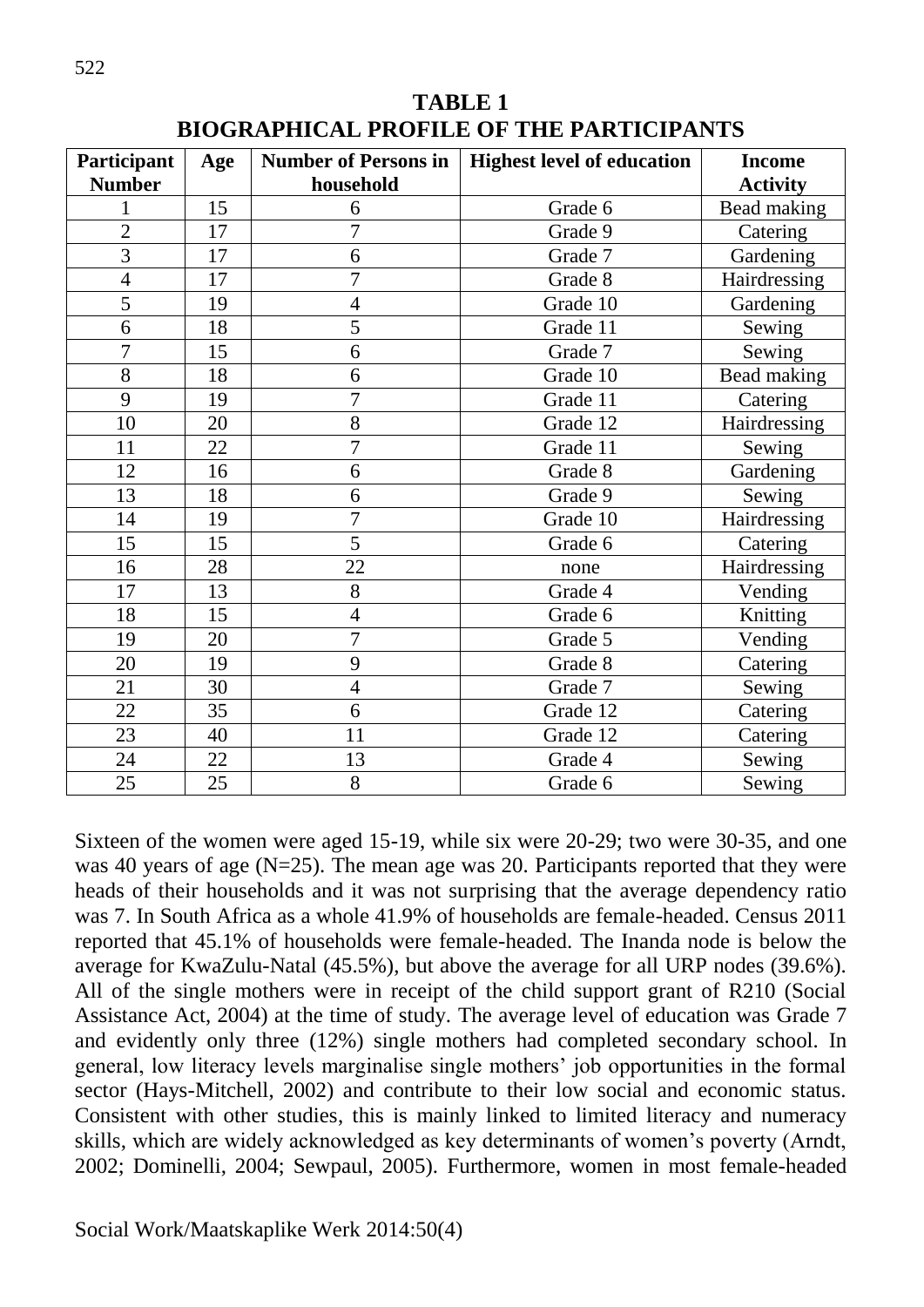households tend to have an increasing incidence of poverty and become the poorest groups in society (Triegaardt, 2009). All of the women rationalised the need to supplement their menial income received from the state child support grant by engaging in a livelihood activity such as sewing, knitting, bead-making, cooking and baking, gardening, hairdressing and vending. These single mothers were doubly disadvantaged, as they were expected to put food on the table while retaining the overwhelming burden of child care and household responsibilities (Raniga & Mathe, 2011).

### **Institutional barriers leading to economic insecurity**

Mihindou (2006:34) argues that despite the African woman's increasing participation in the labour market, existing gender inequalities have intensified with respect to working conditions and compensation. Consequently self-employed women in low-income communities struggle to lift themselves out of poverty and find it difficult to sustain their livelihood activities. One woman commented that "*living in an impoverished community means that daily our lives are filled with insecurity*". Another woman who sold fruit and vegetables stated: "*I don't make enough money because people tend to go to the Dube Mall to buy their food*". Participant 19, who was also a vendor, commented: "*the money I make selling door to door is not enough to feed 7 people at home. My business does help me but it is not enough to get out of poverty".*

Most of the women unanimously shared that even though they were in receipt of the state child support grant of R210 (at the time of the study), this was insufficient to get by every month.

A major barrier experienced by all the women was the non-access to micro-credit loans from private sector banks and multinational companies. Some of the comments of the women were:

*"The male who interviewed me at the bank was rude and unhelpful."* 

*"He made me feel like I was stupid because I could not speak English."*

*"I was unable to fill in the forms in English so I just left."*

*"I have to deal with a lot of problems and stress because I am not confident to approach the bank for a loan."*

*"There are lots of forms which I don't understand and this makes it difficult to get loans from to grow my business."*

In many transitional economies poor women have relatively low access to micro-credit schemes and other economic resources (Osman, 2002). Table 1 illustrated that the average level of education among the women was Grade 7 and evidently only three (12%) had completed school. The comments made by the women who were heads of their households reveal the extreme constraints experienced in their attempts to access credit, capital and/or services from private banks (Heintz & Jardine, 2008). Clearly the implication of low literacy levels was that the women were not confident to negotiate with mainly male personnel at the banks that they had approached in their endeavour to access micro-credit to expand their businesses.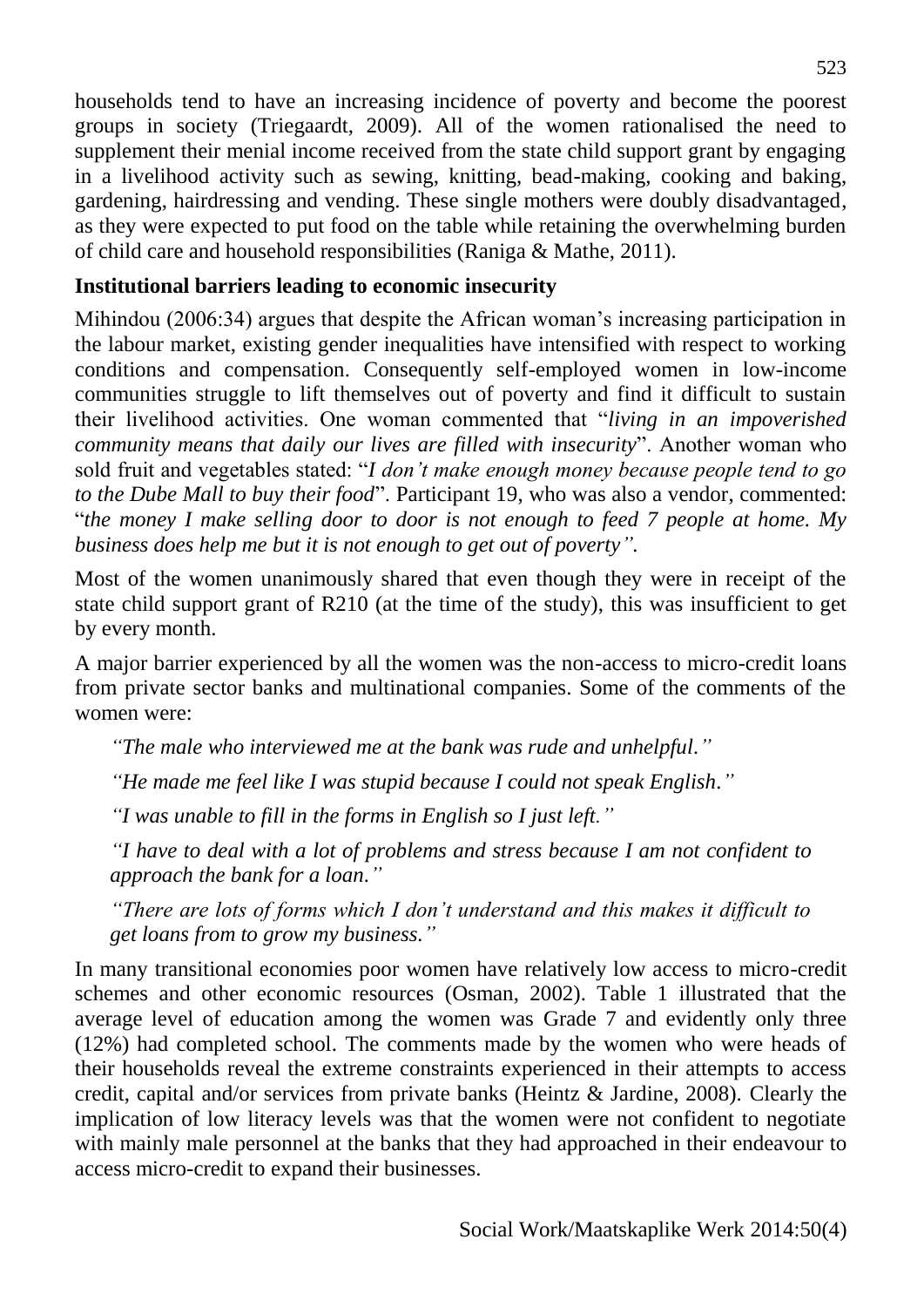In South Africa, even though gender equality is a constitutional right, in reality many women do not possess the confidence and negotiation skills to help them gain access to micro-credit and finances to sustain their livelihood activities. Mihindou (2006:34) aptly remarks that "unequal access to micro-credit loans is one of the most important forms of economic inequality between men and women and has consequences for women as social and political actors". Arndt (2002) relates that African feminists tend not just to criticise the patriarchal structures but attempt to identify new scope and alternatives for women to overcome their oppressions. As such, many of the women perceived the need to join advocacy and lobby groups to ameliorate the obstacles that keep them economically marginalised and prevent them from breaking the cycle of poverty. The women also talked about the unskilled and physically demanding nature of their work, with low productivity and little opportunity for acquiring further training and improving their skills with the goal of sustaining their activities. One woman proposed that they *"engage government in establishing poverty-focused development banks as a means of accessing micro credit".* Another woman suggested *"getting involved in literacy classes, and business training courses"*. These could be funded by the poverty-focused development bank.

Another key issue that the women felt strongly about and that hindered the sustainability of their livelihood activity was the inadequate support provided by local government to market their products within and outside the community. The majority of the women perceived this to be the function of the ward councillor, who they felt was elected to represent their needs at the eThekwini Municipality. The women suggested the following:

*"The eThekwini Municipality needs to provide space in the markets within the Inanda region and outside so that they can sell some of their products."*

*"Most of the people go to the big supermarkets to buy their fruit and vegetables because they are cheaper."*

What was mentioned by the participants was that multinational companies in the Inanda region tended to monopolise the market and that this limited opportunities for single mothers involved in livelihood activities to become economically self-sufficient.

### **The strengths and limitations of social networks**

Obtaining a balance between domestic responsibilities and implementing the livelihood activity was a frequent concern mentioned by the participants. Nnaemeka (1995) aptly argues that socio-cultural constraints such as the nurturing and caring role played by women in Africa restricts them from developing their potential and realising personal aspirations. One single mother commented: "*our involvement in livelihood strategies tends to be perceived as an extension of our household duties*". Participants 4, 8, 11 and 15 stated that: *"if only we could get support to take care of the children at home, we would be more productive and work longer hours. Now we rush home at 2 pm to see to children after school".* These women's comments reflect the difficulties that women who are self-employed in the second economy face in balancing their household responsibilities. Furthermore, they felt that the economic activities that they engaged in

Social Work/Maatskaplike Werk 2014:50(4)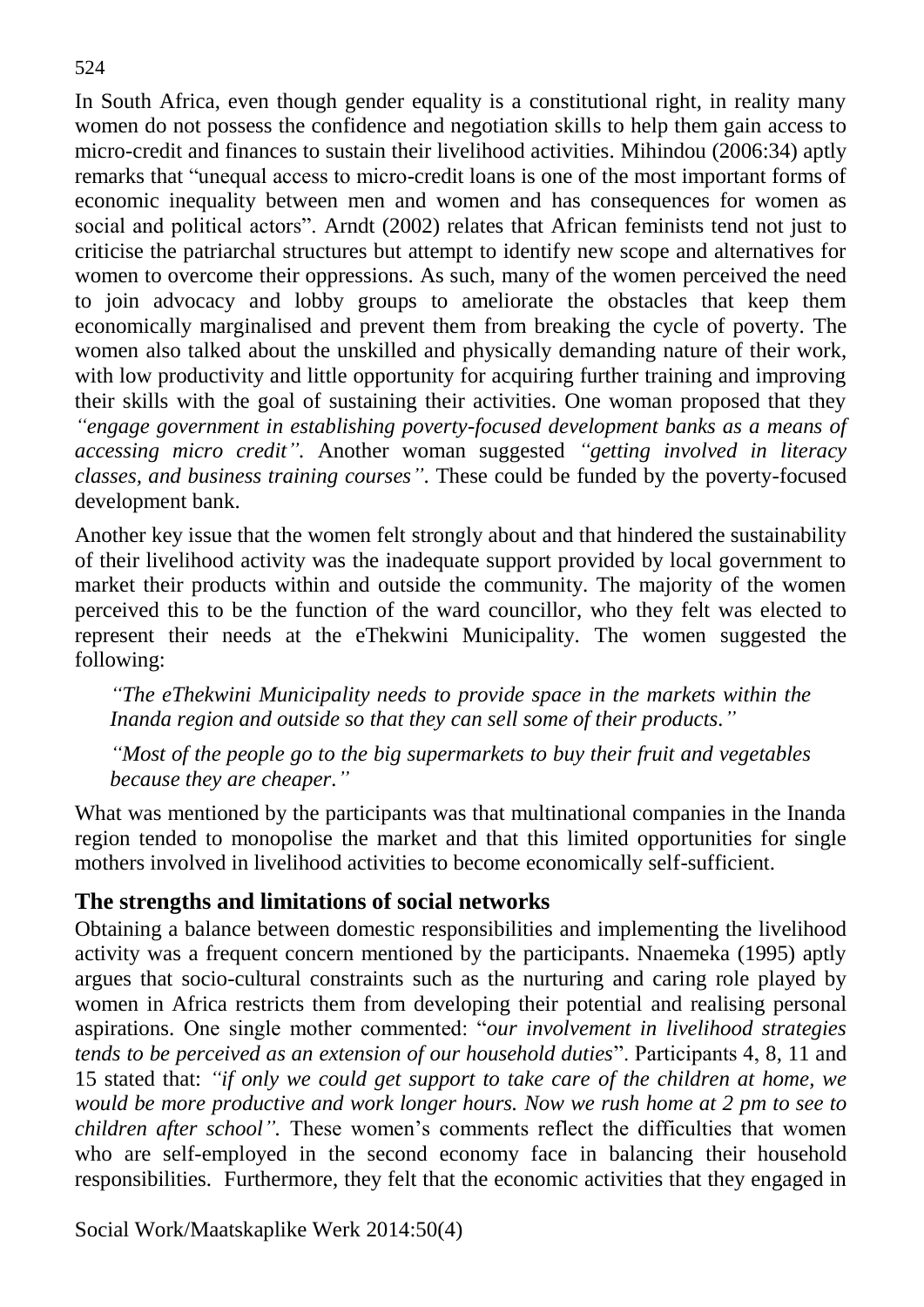remain unvalued and uncompensated as they do not form part of the formal first economy.

On the other hand, 12 of the single mothers in this sample spoke about the ability of household family members to pool their strengths, identify opportunities to engage in economic activities and build social networks, which often signalled the difference between further impoverishment and greater stability. These women acknowledged the immense support and care that older women (grandmothers, older siblings, aunts) who were living with them in the household played in respect of taking care of children. These women were able to work flexi-hours without the stress of domestic responsibilities. They also mentioned that they were able to reap the economic benefit of this support. One woman stated: *"I am able to sew more items and market my items without the worry of rushing home to care for children. My aunt who has lived with me for five years is my biggest support".* These informal safety networks were perceived as enhancing the bonding social capital in the community and these social networks provided much needed support in times of economic and social distress precipitated by poverty (Raniga & Simpson, 2010). However, 22 (88%) of the women acknowledged that these support systems are temporary and are unsustainable in the long term. The women recommended that additional early childhood educare projects be set up by the Department of Education and Department of Social Development to provide day care and after-care services to single mothers who were self-employed. Additionally, many of the women believed that budgetary skills and management training workshops were necessary to help them to sustain their livelihood activities over the long term. The findings corroborate Patel's (2008) suggestions that successful realization of social development goals requires effective affirmation and harmonising of existing social networks and community groups implementing livelihood strategies in low-income communities. Further qualitative research is required that will explore sustainable support systems that are essential and beneficial to single mothers involved in livelihood activities.

### **CONCLUSIONS AND RECOMMENDATIONS**

Women living in low-income communities often initiate livelihood activities as a means to support themselves and their families. The economic experiences of 25 single mothers in this qualitative study conducted in a predominantly impoverished community called Bhambayi have shown that all of the women embarked on small-scale livelihood activities in order to supplement the menial income received from the state child social grant. A highlight of this study was that single mothers showed a remarkable sense of motivation in wanting to succeed and break out of poverty. Most encouraging was the positive outlook of those with strong informal safety networks, who in spite of high levels of vulnerability and economic hardship displayed a strong desire to succeed in life. Of concern is the finding that none of the single mothers felt confident enough to negotiate access to micro-credit from mainly male personnel employed at private sector banks and multinational companies.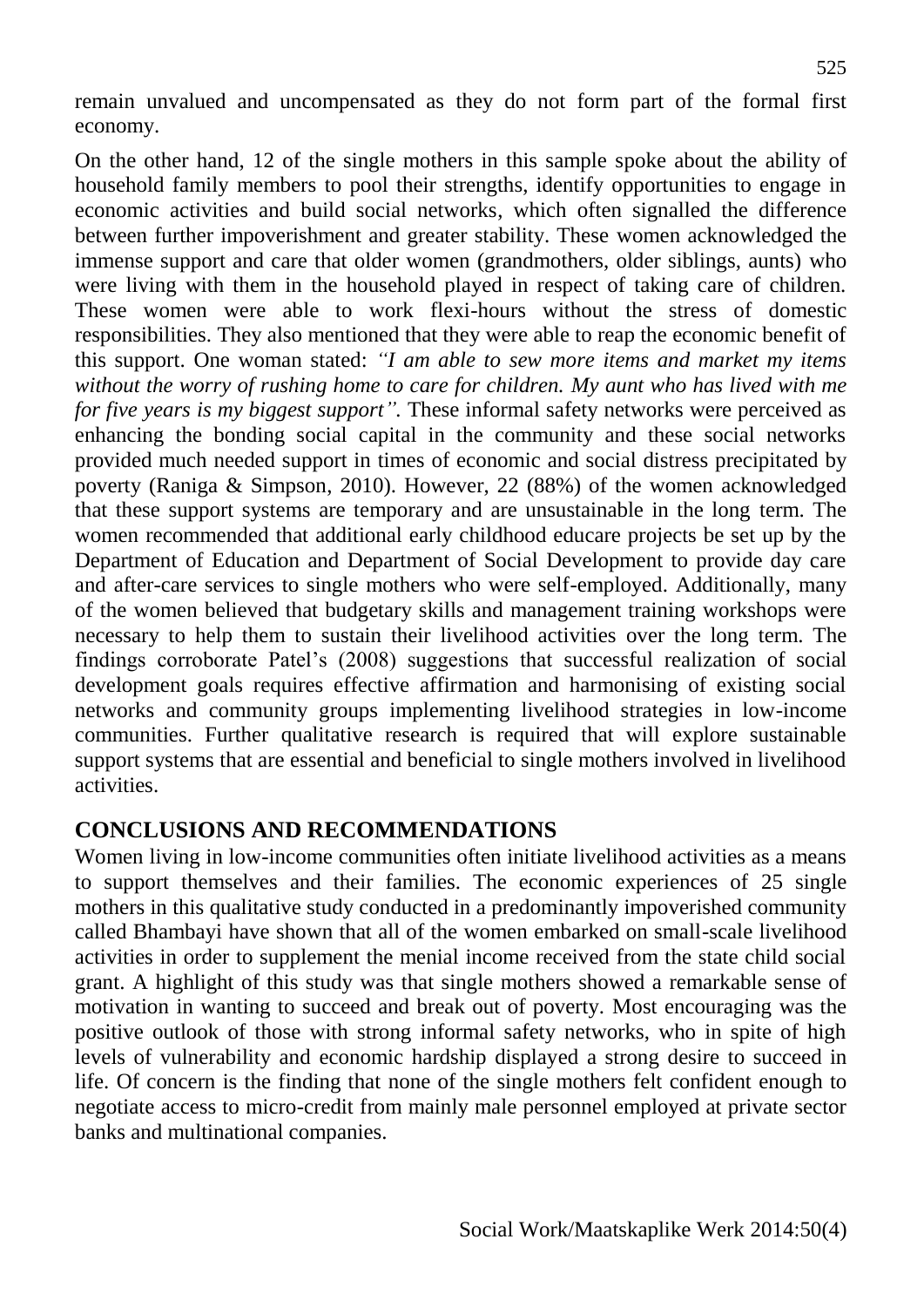The findings of this study corroborate other South African research by Thabethe and Mathe (2010) and Heintz and Jardine (2008), which revealed that women involved in anti-poverty strategies had no access to power and control over decisions that impacted their lives.

On the basis of these conclusions, the following recommendations are made:

- Transformative interventions should include the establishment of a business forum to assist single mothers to network and lobby for funding and to implement business training programmes;
- It is important that policy makers relate livelihood activities of single mothers to the economic objectives of social development through access to micro-credit schemes, better access to literacy and training programmes, and greater gender equality.
- National policy and regulatory changes which expand micro-credit choices for poor women by private and public donors as well as child care subsidies are necessary in order to assist single mothers to gain more control over their social, political and economic lives;
- Lobbying by social workers and other advocacy groups to ensure visibility and accountability by ward councillors and for them to adequately address the economic and educational needs of single mothers in informal settlements is necessary;
- This study represented a limited sample of 25 African single mothers from an impoverished community and does not represent other population groups in contemporary South Africa. This clearly warrants further qualitative research being conducted with a mixed-race profile to explore the economic experiences of single mothers across different provinces in South Africa.

# **REFERENCES**

ARNDT, S. 2002. Perspectives on African feminism: defining and classifying Africanfeminist literature. **Agenda: Empowering Women for Gender Equity**, 17(54):31-44.

BAINES, D. 2007. **Doing anti-oppressive practice, building transformative politicized social work**. Halifax: Fernwood Publishing.

BROWN, C. 2007. Feminist therapy, violence, problem drinking and re-storying women's lives: re-conceptualising anti-oppressive feminist therapy. **In**: BAINES, D. (ed), **Doing anti-oppressive practice: building transformative politicized social work**. Halifax: Fernwood Publishing.

CENSUS. 2011. **Census in brief**. Pretoria: Statistics South Africa. 2012. ISBN9780621413885.

DEPARTMENT OF SOCIAL DEVELOPMENT. 1997. **White Paper for Social Welfare**. Pretoria: Government Printers.

DEPARTMENT OF SOCIAL DEVELOPMENT. 2012. **National Strategic Plan** 2010- 2015. Pretoria: Government Printers.

526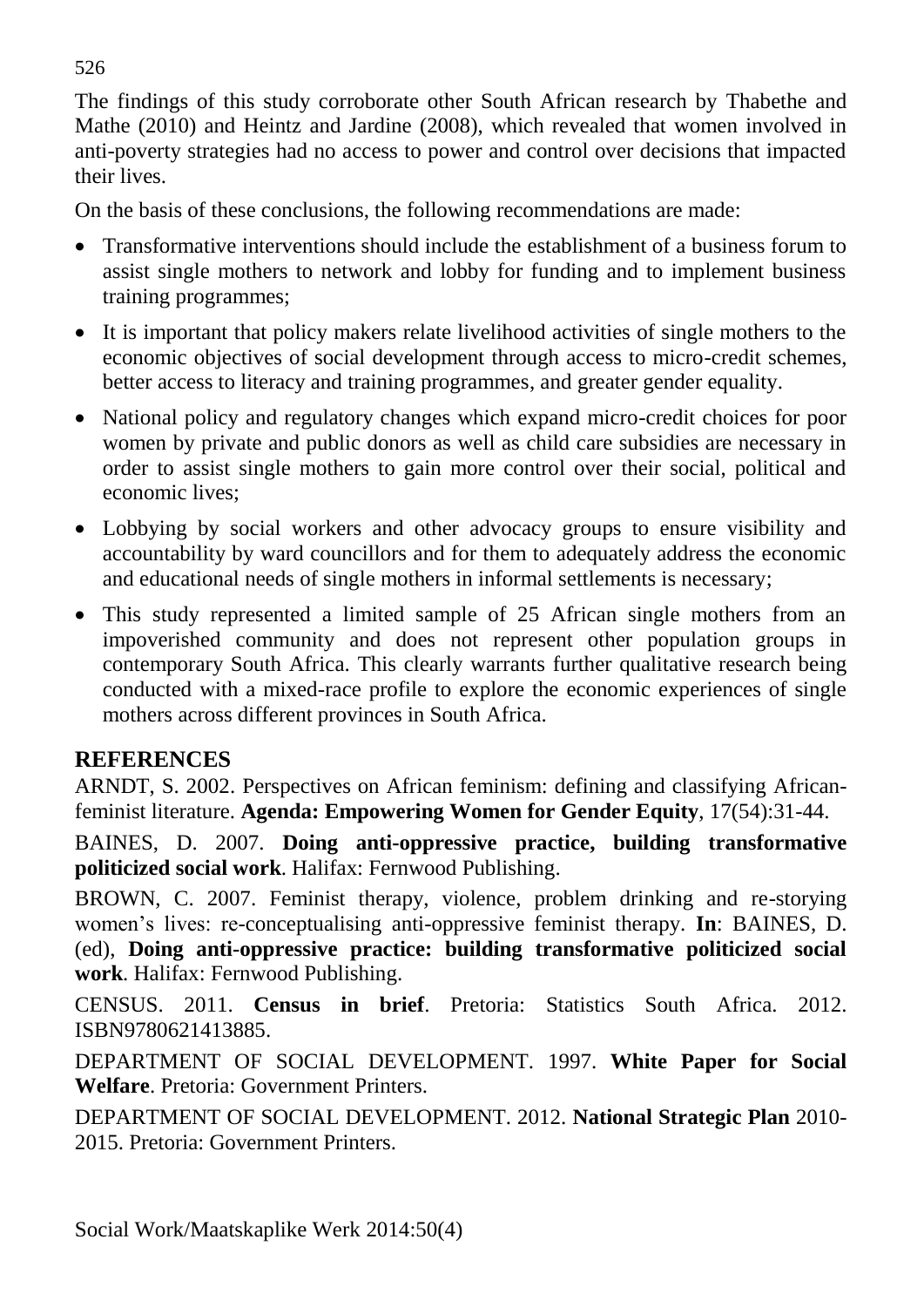DOMINELLI, L. 1992. More than a method: feminist social work. **In**: CAMPBELL, L. (ed), **Critical feminism: argument in the disciplines**. London: Open University Press.

DOMINELLI, L. 2004. **Social work: theory and practice for a changing profession**. Cambridge: Polity Press.

FREIRE, P. 1993. **The pedagogy of the oppressed**. London: Penguin.

FRYE, I. & KIRSTEN, M. 2012. Editorial: Theme issue on poverty and inequality in South Africa. **Development Southern Africa**, 29(1):1-2.

FRYE, I. 2007. The 'second economy' as intellectual sleight of hand. **Africanus: Journal of Development Studies**, 37(2):175-190.

GRAY, M. 2006. The progress of social development in South Africa. **International Journal of Social Welfare**, 15:53-64.

HAYS-MITCHELL, M. 2002. Resisting austerity: a gendered perspective on neo-liberal restructuring in Peru. **In**: SWEETMAN, C. (ed), **Gender, development and poverty**. Oxford: Oxfam.

HEINTZ, J. & JARDINE, C. 2008. **Poverty and economics in South Africa**. A briefing paper by National Labour and Economic Development Institute (NALEDI)*.*

HOLSCHER, D. 2008. The emperor's new clothes: South Africa's attempted transition to developmental social welfare and social work. **International Social Welfare,** 17:114-123.

LEHOHLA, P. 2012. **Census 2011 Provinces at a glance**. Statistics South Africa. ISBN 978-0-621-41390-8.

LOMBARD, A. 2008. The implementation of the White paper for Social Welfare: a ten year review. **The Social Work Practitioner-Researcher**, 20(2):154-173.

MAKHUBELE, J. 2008. The impact of indigenous community-based groups towards social development. **Indilinga – African Journal of Indigenous Knowledge Systems**, 7(1):37-46.

MARLOW, C. 2012. **Research methods for generalist social work** (5<sup>th</sup> ed). Brooks/Cole: Cengage Learning.

MIHINDOU P. 2006. **The African Renaissance and gender: finding the feminist voice***.* Stellenbosch: University of Stellenbosch.

NNAEMEKA, O. 1995. Feminism, rebellious women and cultural boundaries: rereading Flora Nwapa and her compatriots. **Research in African Literature**, 26(2):80-113.

OSMAN, A.M.K. 2002. Challenges for integrating gender into poverty alleviation programmes: lessons from Sudan. **In**: SWEETMAN, C. (ed), **Gender, Development and Poverty**. Oxford: Oxfam.

PATEL, L 2005. **Social welfare and social development in South Africa**. Oxford University Press.

PATEL, L. 2008. Getting it right and wrong: an overview of a decade of Post-Apartheid Social Welfare. **Practice: Social Work in Action**, 20(2):71-81.